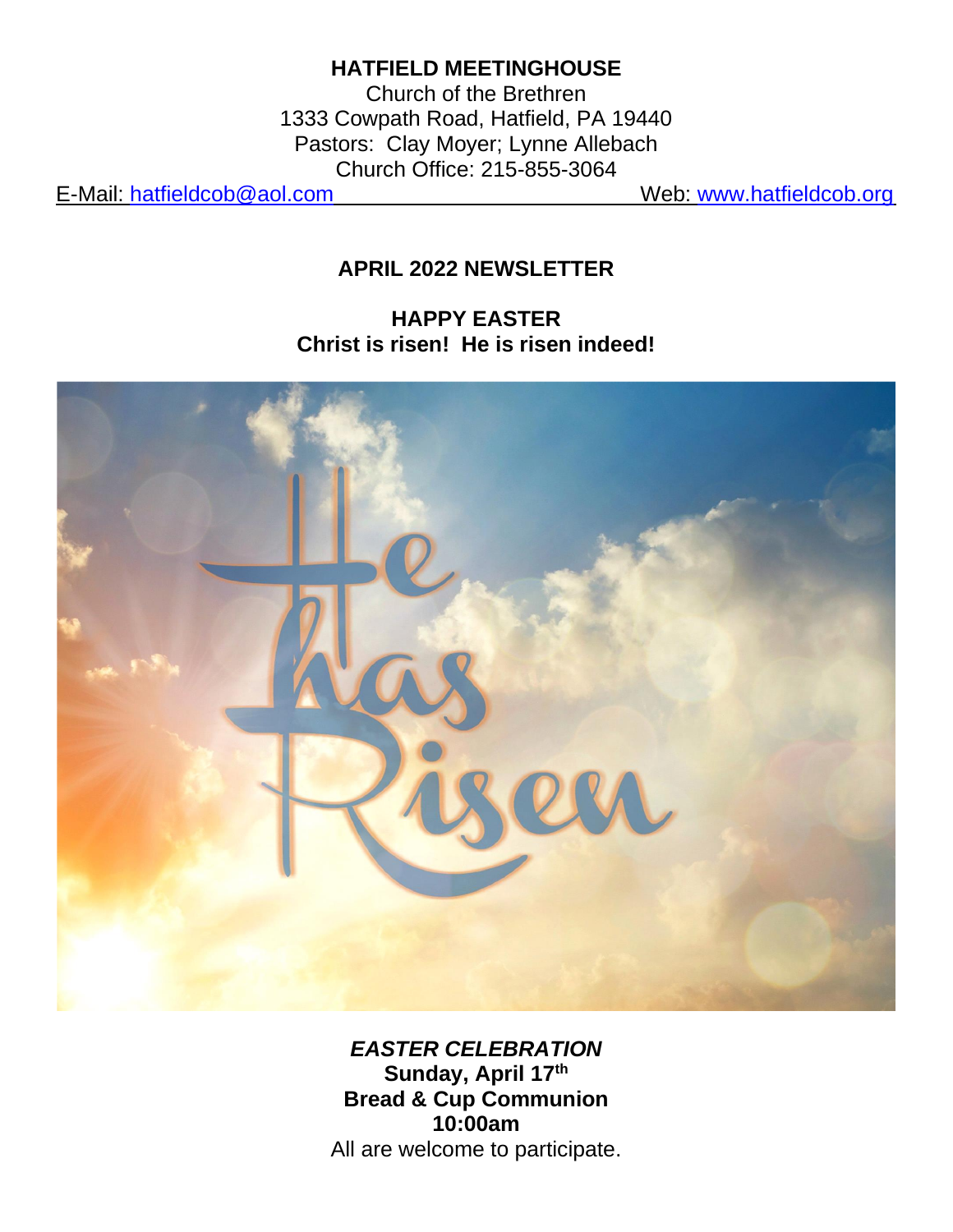#### Our Church in Action

#### Food Cupboard News . . .

Ask any volunteer and they will tell you they often receive a "thank you" for their efforts and for the food provided by our Food Cupboard. However, seldom do we receive a written "thank you". Well we received one last week:

"Thank you for all this wonderful food. By allowing me to get this food, I do not have to choose between my medicine and eating. As a cancer survivor, both are equally important. Thank you for letting me

maintain my dignity and showing me the true meaning of caring, compassion, and God's work."

Thank you, volunteers, for being part of our food cupboard helping to ensure that children, families, and seniors, in our community receive nutritious meals. You are the heart and soul of our food cupboard and we couldn't do what we do without you! In February 2022 your generosity helped us feed: 146 families: 271 children, under the age of 17; 275 adults, ages 18 through 59; and 71 seniors, over the age of 60; a total of 617 individuals.

As mentioned in the March 2022 newsletter, our numbers of families served are not going down. With the recent increases in the cost of living expenses - like food, gas, and rent - but wages and work hours not increasing to keep up with these costs, our food cupboard ministry is needed even more. So, keep up the good work!

Pastor Clay

+ + + + + + +

**A THOUGHT FOR ALL YOU VOLUNTEERS . . . A kind Deed is a Prayer with two hands attached**. **THANK YOU!**



**Easter Sunday Bread and Cup Communion** during Morning Worship 10am. **You are invited to attend and participate in the sacraments.** 



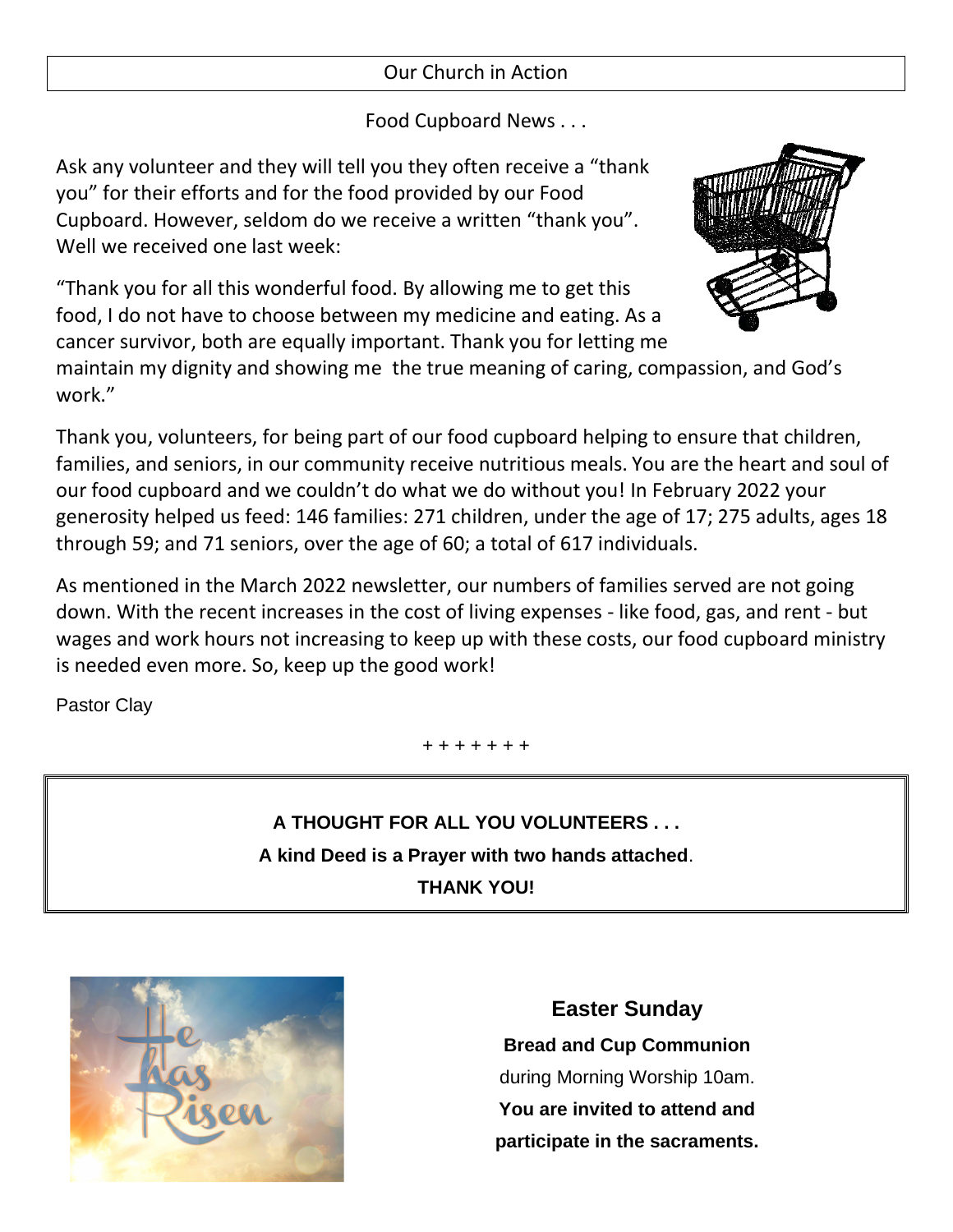#### **OUR CHURCH IN ACTION**

#### FRIENDSHIP HOUSE DAY CARE CENTER NEWS . . .



## *Reminders, Notes, Tips*

- Kindergarten Registration www.npenn.org/registration
- Please return the attached form to the office by April 25, 2022 if you need Before/After Care in the upcoming school year. If you have questions, please give us a call.

• We Do NOT provide transportation! Your child must be attending A.M Kulp Elementary to have bussing.

# *Important Dates*

Friendship House:

 Closed: April 15th and 18th- Good Friday and Easter Monday Pajama day: Friday 29<sup>th</sup>

### North Penn:

Closed: 13th, 14th, 15<sup>th</sup>, and 18<sup>th</sup> Regular Early Dismissal: 27th

# *New Happenings*

## **Themes**

#### **1s and 2s:**

**Week 1: Rain/April Showers Week 2: Baby Animals Week 3: Easter Week 4: Earth Day Week 5: Birds**

**3s and 4s: Week 1, 2, 3: Buildings Week 4,5: Reduce, Reuse, Recycle**

#### **Kindergarten Enrichment (Children going to kindergarten in the Fall)**

| <b>Week 1&amp;2:</b> |                       |                             |
|----------------------|-----------------------|-----------------------------|
| Letters: u, p        | <b>Shape: heart</b>   | Sight Words: it, is, to, go |
| Number: 6            | <b>Color: pink</b>    |                             |
| <b>Week 3&amp;4:</b> |                       |                             |
| Letters: j, v        | <b>Shape: octagon</b> | <b>Sight Words: we, at</b>  |
| <b>Number: 7</b>     | <b>Color: brown</b>   |                             |
| <b>Week 5:</b>       |                       |                             |
| Letters: w           | <b>Shape: hexagon</b> | <b>Sight Words: my, on</b>  |
| <b>Number: 8</b>     | <b>Color: black</b>   |                             |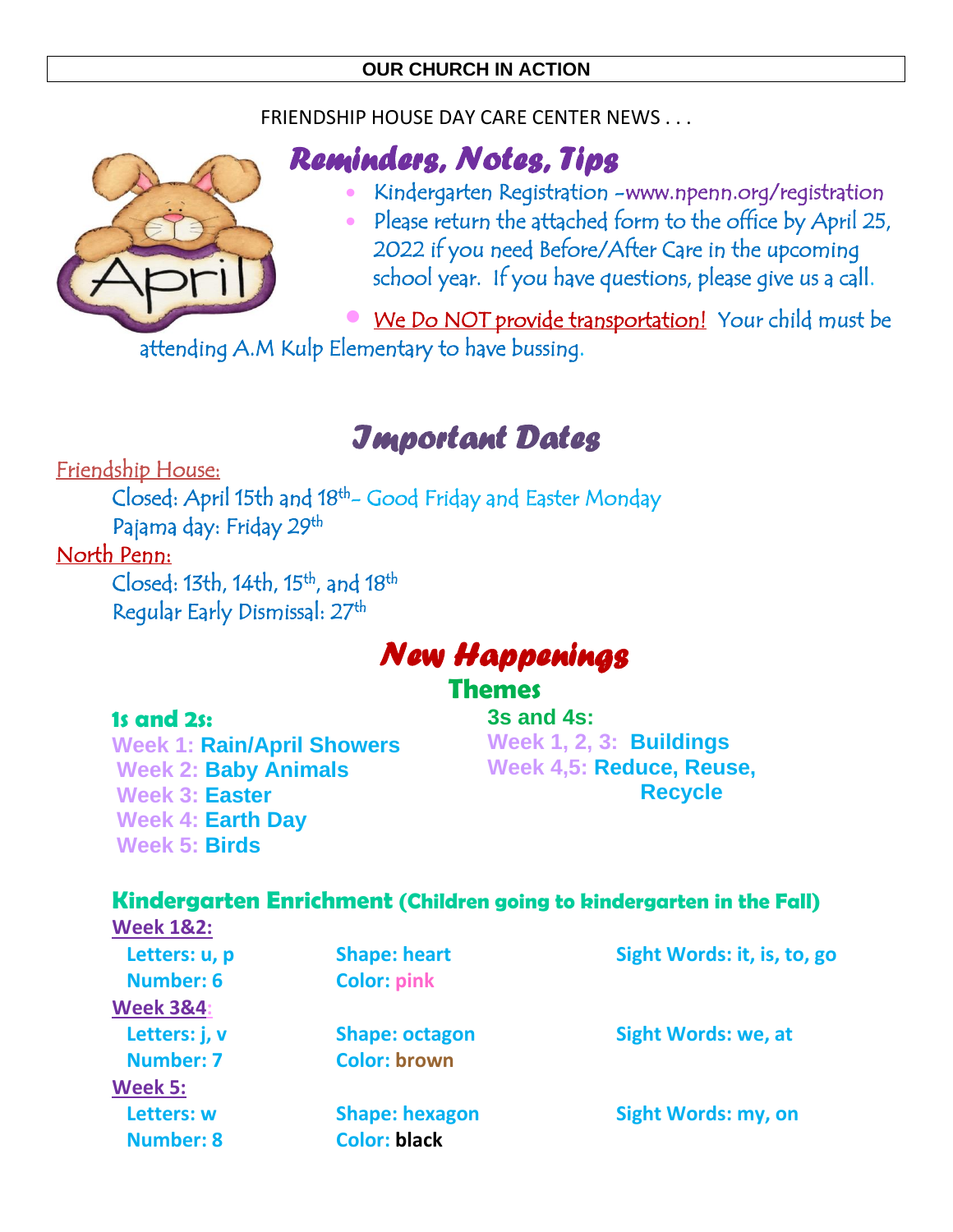## **FOCUS ON FOLKS!**



**APRIL BIRTHDAYS – Brandon Holbert – Rob Hanks – Annette Hanks – Carter Hanks**

**APRIL ANNIVERSARIES None in April**

**One Great Hour of Sharing** reaches those near and far, sometimes changing the life of someone in distress in your own community, while at other times impacting the lives of those we may never meet but who are in need of our compassion.

Gifts given through this special offering empower ministries like the CoB Brethren Volunteer Service, Discipleship Ministries, Office of Global Mission, Brethren Disaster Ministries, the Global Food Initiative, and many others.

Through your generosity, we gave \$125 to One Great Hour of Sharing.

THANK YOU!

## **STEWARDSHIP IN ACTION APRIL 2022 Sunday Ministry Team**

Don & Annette Hanks

**Greeters** Don Hanks, Rob Hanks, Dan Sibley

#### **Worship Leaders**

- 03 Carl Holbert
- 10 Robin McMahon Palm Sunday
- 17 Annette Hanks Easter
- 24 Connie Holbert

#### **Accompanist**

- 03 Annamarie Dieterle
- 10 Annamarie Dieterle
- 17 Annamarie Dieterle
- 24 Annamarie Dieterle

#### **Message**

- 03 Pastor Lynne Allebach
- 10 Pastor Clay Moyer
- 17 Pastor Lynne Allebach
- 24 Pastor Clay Moyer

#### **Steward Counters**

Connie Holbert - Treasurer

|                                   | <b>March Stats 2022</b> |            |  |  |
|-----------------------------------|-------------------------|------------|--|--|
|                                   | Worship                 | Offering   |  |  |
| Mar 06:                           | 14                      | \$2,805.00 |  |  |
| Mar 13:                           | 14                      | \$1,230.00 |  |  |
| Mar 20:                           | 14                      | \$1,326.00 |  |  |
| Mar 27:                           | 14                      | \$1,039.00 |  |  |
| Weekly offering needed for        |                         |            |  |  |
| 2022 Budget: \$1,426.00           |                         |            |  |  |
| <b>GOD LOVES A CHEERFUL GIVER</b> |                         |            |  |  |